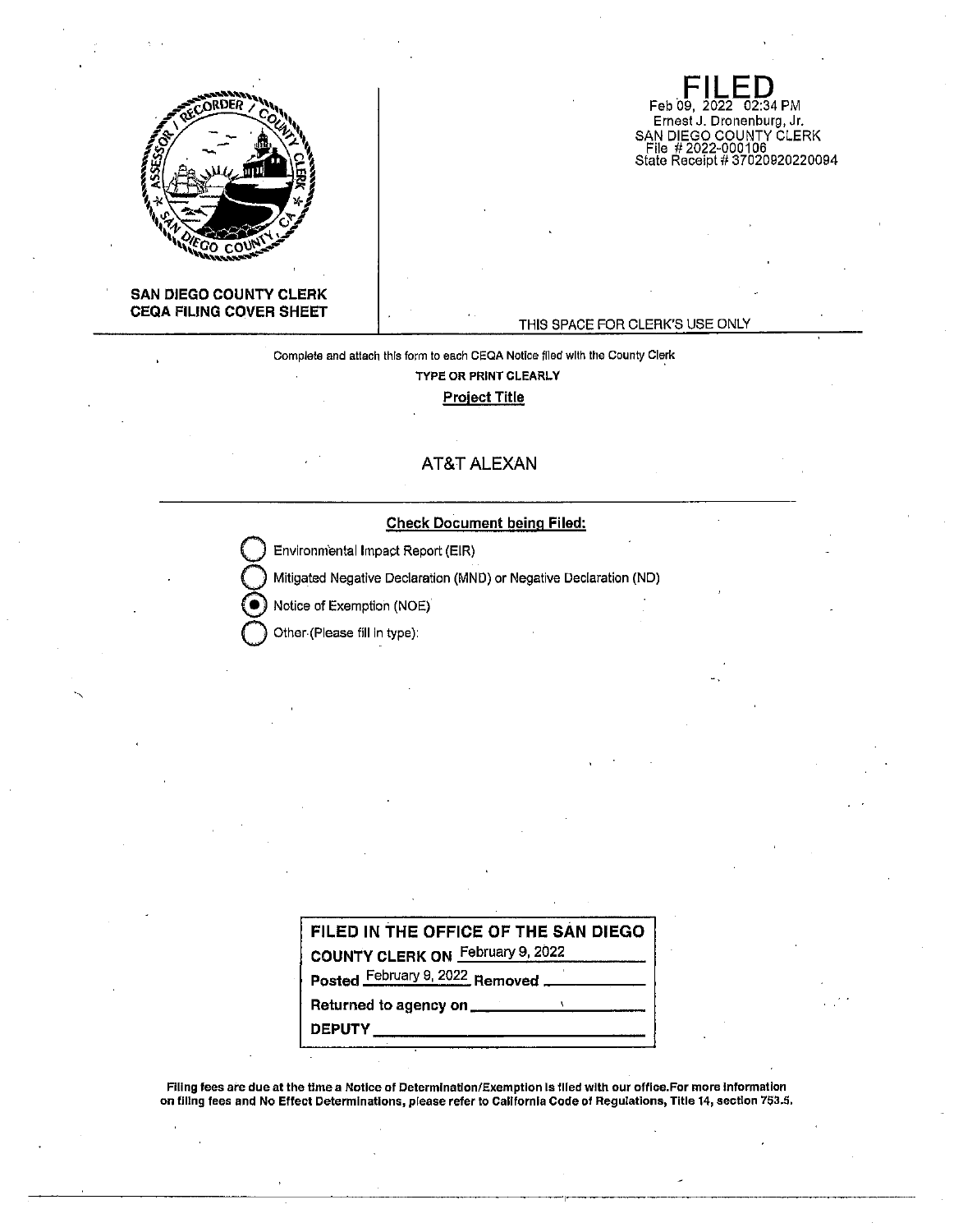#### **NOTICE OF EXEMPTION**

, *(Check one or both)* ·

TO: X RECORDER/COUNTY CLERK P.O. Box 1750, MS A-33 1600 PACIFIC HWY, ROOM 260 SAN DIEGO, CA 92101-2422

FROM: CITY OF SAN DIEGO DEVELOPMENT SERVICES DEPARTMENT 1222 FIRST AVENUE, MS 501 SAN DIEGO, CA 92101

**OFFICE OF PLANNING AND RESEARCH** 1400 TENTH STREET, ROOM 121 SACRAMENTO, CA 95814

Project No.: 691186 Project Title: AT&T Alexan

PROIECT LOCATION-SPECIFIC: 123 Camino De La Reina, San Diego, CA

PROJECT LOCATION-CITY/COUNTY: San Diego/San Diego

DESCRIPTION OF NATURE AND PURPOSE OF THE PRO!ECT: Neighborhood Use Permit (NUP) for a new fully screened wireless communication facility (WCF). The project consists of 12 panel antennas and eight Remote Radio Units (RRUs) located behind a Fiberglas Reinforced Plastic (FRP) box above a mechanical screen on the roof of a parking garage. All equipment associated with the WCF would be located within a mechanical room inside the parking structure. The property is located at 123 Camino De La Rina in the RMX- Zone of the Mission Valley Community Plan area. The WCF is unmanned and technicians would visit the site only as required for routine maintenance and repairs.

NAME OF PERSON OR AGENCY CARRYING OUT PROJECT: Becky Todd-10590 West Ocean Air Drive Suite 300, San Diego CA 92130. (206) 310-1793.

## EXEMPT STATUS: (CHECK ONE)

- ( ) MINISTERIAL (SEC. 21080(b)(1 ); 15268);
- ( ) DECLARED EMERGENCY (SEC. 21080(b)(3); 15269(a));
- ( ) EMERGENCY PROJECT (SEC. 21080(b)( 4); 15269 (b)(c) ..
- (X) CATEGORICAL EXEMPTION: 15303 (New Construction)
- ( ) STATUTORY EXEMPTION:

REASONS WHY PROJECT IS EXEMPT: The City of San Diego determined that the project would qualify to be categorically exempt from CEQA pursuant to Section 15303 (New Construction). The exemption allows for the construction and location of limited numbers of new, small facilities or structures where only minor modifications are made. Since the project would only construct one WCF within an existing developed site without substantially altering the facility it was determined that the exemption was appropriate, and the exceptions listed in CEQA Section 15300.2 would not apply.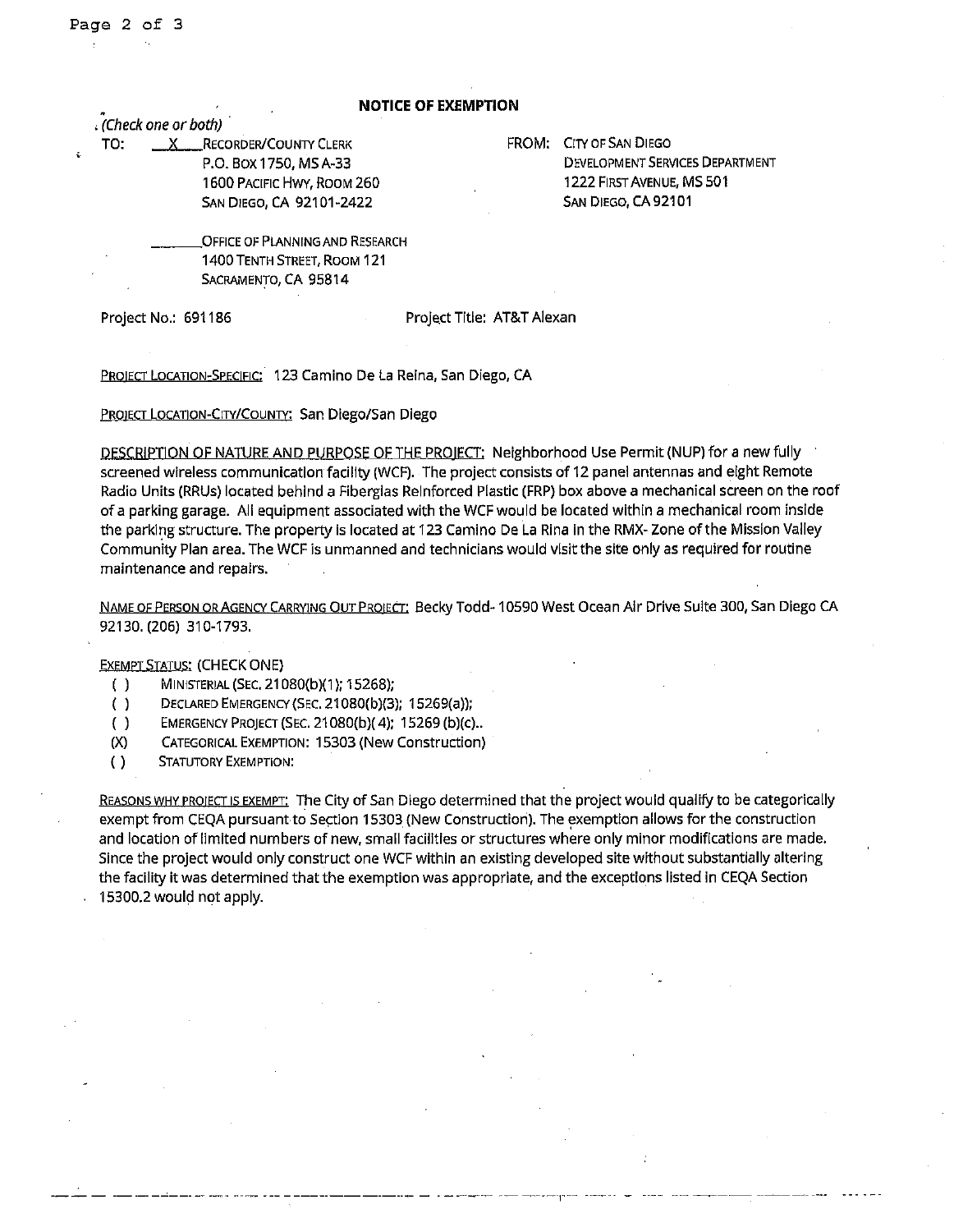# LEAD AGENCY CONTACT PERSON: Jeffrey Szymanski enterpretational and the TELEPHONE: 619 446-5324

#### IF FILED BY APPLICANT;

- 1, ATTACH CERTIFIED DOCUMENT OF EXEMPTION FINDING,
- **2.** HAS A NOTICE OF EXEMPTION BEEN FILED BY THE PUBLIC AGENCY APPROVING THE PROJECT?
	- ( ) YES ( ) No

IT IS HEREBY CERTIFIED THAT THE CITY OF SAN DIEGO HAS DETERMINED THE ABOVE ACTIVITY TO BE EXEMPT FROM CEQA

**~~4IVI.J,l«** *d* /SENIORPIANNER  $\overline{\mathsf{Si}}$ 

1/27/2022 DATE

, <sub>-</sub> - - - - - - - - - - -

CHECK ONE: **(X)** SIGNED BY LEAD AGENCY CLERK OR QPR:

DATE RECEIVED FOR FILING WITH COUNTY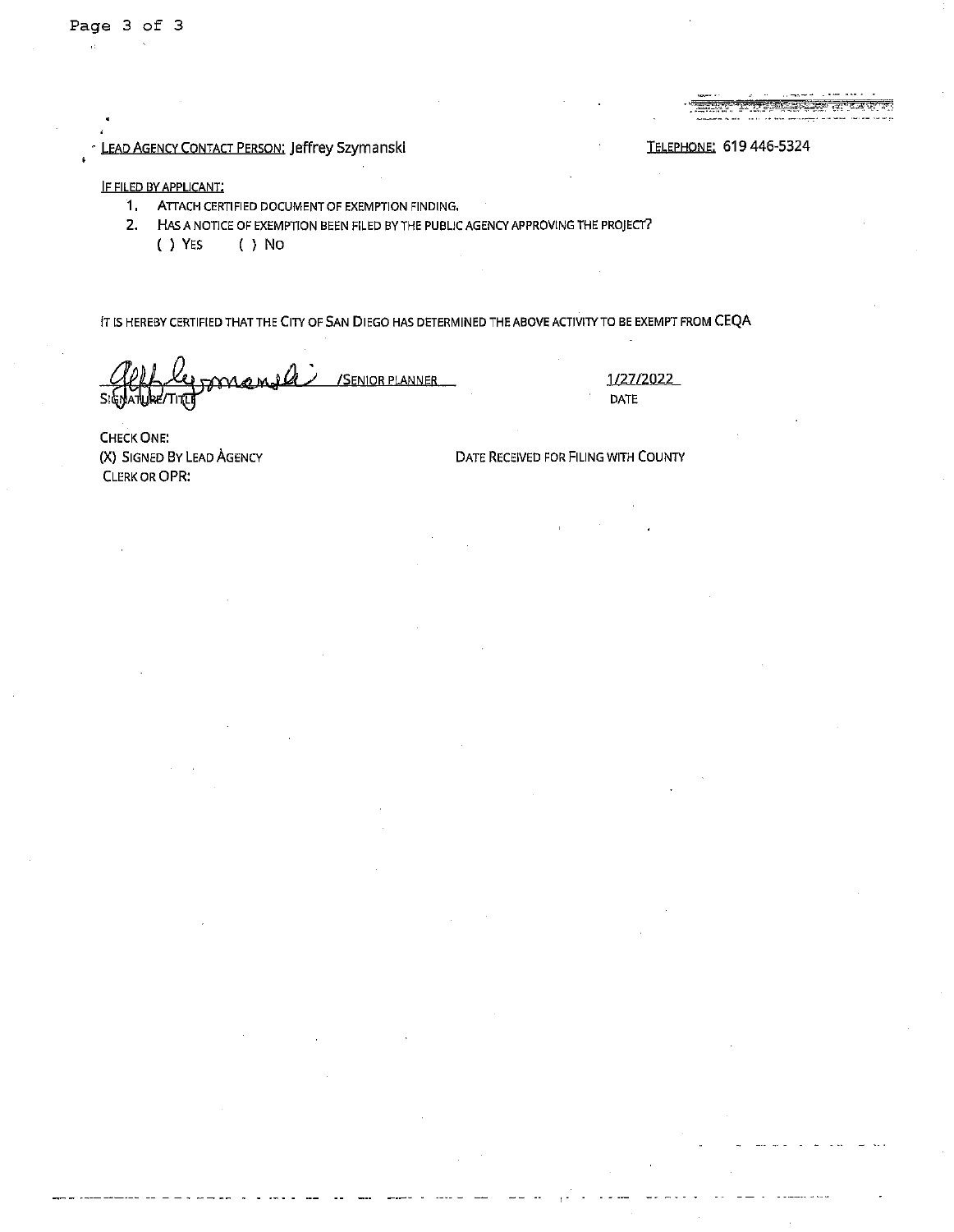|                                                                                                                                                                                                          | Transaction #:<br>Receipt #:       | San Diego County<br>6237592<br>2022067480 |                                   |  |  |
|----------------------------------------------------------------------------------------------------------------------------------------------------------------------------------------------------------|------------------------------------|-------------------------------------------|-----------------------------------|--|--|
| Ernest J. Dronenburg, Jr.<br>Assessor/Recorder/County Clerk<br>1600 Pacific Highway Suite 260<br>P. O. Box 121750, San Diego, CA 92112-1750<br>Tel. (619) 237-0502  Fax (619) 557-4155<br>www.sdarcc.com | Cashier Date:<br>Cashier Location: | 02/09/2022<br><b>SD</b>                   | 02/09/2022 2:34 pm<br>Print Date: |  |  |
|                                                                                                                                                                                                          |                                    |                                           | <b>Payment Summary</b>            |  |  |
|                                                                                                                                                                                                          |                                    |                                           | \$50.00<br><b>Total Fees:</b>     |  |  |
|                                                                                                                                                                                                          |                                    |                                           | \$50.00                           |  |  |
|                                                                                                                                                                                                          |                                    |                                           | Balance:                          |  |  |
|                                                                                                                                                                                                          |                                    |                                           |                                   |  |  |
|                                                                                                                                                                                                          |                                    |                                           |                                   |  |  |
| Payment                                                                                                                                                                                                  |                                    |                                           |                                   |  |  |
| CHECK PAYMENT #50593                                                                                                                                                                                     |                                    |                                           |                                   |  |  |
|                                                                                                                                                                                                          |                                    |                                           | \$50.00                           |  |  |
| Filing                                                                                                                                                                                                   |                                    |                                           |                                   |  |  |
| <b>Total Payments</b><br>\$0.00<br>\$50.00<br><b>Total Payments</b><br>FILE #: 2022-000106 Date: 02/09/2022 2:34PM<br>Pages: 3<br>CEQA - NOE<br>State Receipt # 37-02/09/2022-0094                       |                                    |                                           |                                   |  |  |
|                                                                                                                                                                                                          |                                    |                                           |                                   |  |  |
| Fish & Wildlife County Administrative Fee<br>Fees:                                                                                                                                                       |                                    |                                           | \$50.00                           |  |  |
| Total Fees Due:                                                                                                                                                                                          |                                    |                                           | \$50.00                           |  |  |
|                                                                                                                                                                                                          |                                    |                                           |                                   |  |  |
| <b>Grand Total - All Documents:</b>                                                                                                                                                                      |                                    |                                           | \$50.00                           |  |  |